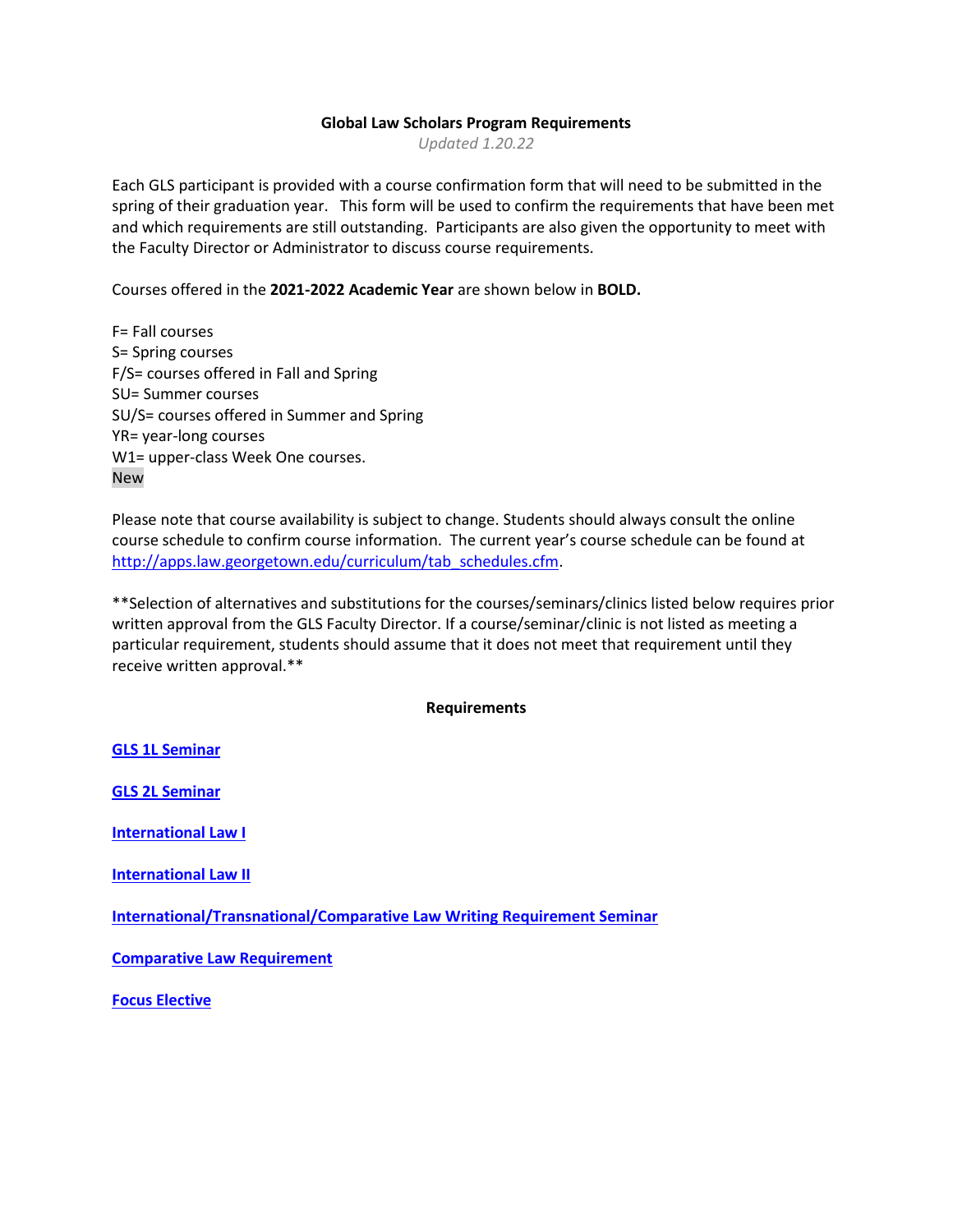### <span id="page-1-0"></span>**1) GLS 1L Seminar** (restricted to GLS students)

In their first year, the Global Law Scholars participate in a year-long non-credit seminar that meets approximately ten times a semester. Generally, this seminar aims to acquaint incoming GLS participants with the wide variety of practice areas in international and transnational law through presentations by faculty and practitioners. There are also some practical sessions on navigating law school with upper level law students. The specific content changes from year to year based on students' interests and the availability of speakers.

# <span id="page-1-1"></span>**2) GLS 2L Seminar** (restricted to GLS students) **Building an International Skill Set (F) Applying an International Skill Set (S)**

During their second year, Global Law Scholars also participate in a year-long seminar, for which they earn one credit each semester, for a total of two credits. This seminar focuses on building and applying the particular skills required by lawyers in the international, transnational and comparative areas. Because these semester components must be taken on a pass/fail basis, they do not count toward the 7 credit pass/fail maximum.

The 2L Seminar includes individual sessions focusing on comparative law, specialized research in international and transnational law, and international negotiation and advocacy techniques. (There is required reading for the comparative law session.) For the bulk of the 2L seminar the students work on a group project in a substantive area of their own choosing. The topic varies from year-toyear. For example, the GLS 2L class of 2012 worked on the international legal dimensions of climate change, the class of 2013 worked on protection of persons in the event of disasters, the class of 2014 examined the issue of labor trafficking in U.S. government contracting, the class of 2015 used qualitative and quantitative research to analyze compliance with statutory disclosure requirements related to conflict minerals, and the class of 2016 produced a descriptive "anatomy" of a variety of implementation review mechanisms (IRMs) used in international treaties, designed to assist practitioners who are engaged in treaty negotiation.

<span id="page-1-2"></span>Another feature of the 2L seminar involves three roundtable discussions of recent books on international law and related issues (including for example recent award-winning volumes or those representing new or challenging perspectives), intended to supplement classroom work and to stimulate the participants' appreciation of developments in the field. The books we discussed in the past few years include: Jens David Ohlin, The Assault on International Law (2015); Lawrence Wright, Thirteen Days in September: Carter, Begin, and Sadat at Camp David (2014); Shane Harris, @War: The Rise of the Military-Internet Complex (2014); Ryan Goodman and Derek Jinks, Socializing States: Promoting Human Rights Through International Law (2013); Karen Alter, The New Terrain of International Law: Courts, Politics, Rights (2014); John Yoo, Point of Attack: Preventing War, International Law and Global Welfare (2014); Joel Trachtman, The Future of International Law: Global Government (2013); Curt Bradley, International Law in the U.S. Legal System (2013); Eric Posner and Alan Sykes, Economic Foundations of International Law (Harvard 2013); Jeremy Waldron, Partly Laws Common to All Mankind: Foreign Law in American Courts (Yale 2012); Paul Schiff Bermann, Global Legal Pluralism: A Jurisprudence of Law Beyond Borders (Cambridge 2012); and David Fischer, Morality and War: Can War be Just in the 21<sup>st</sup> Century? (2011).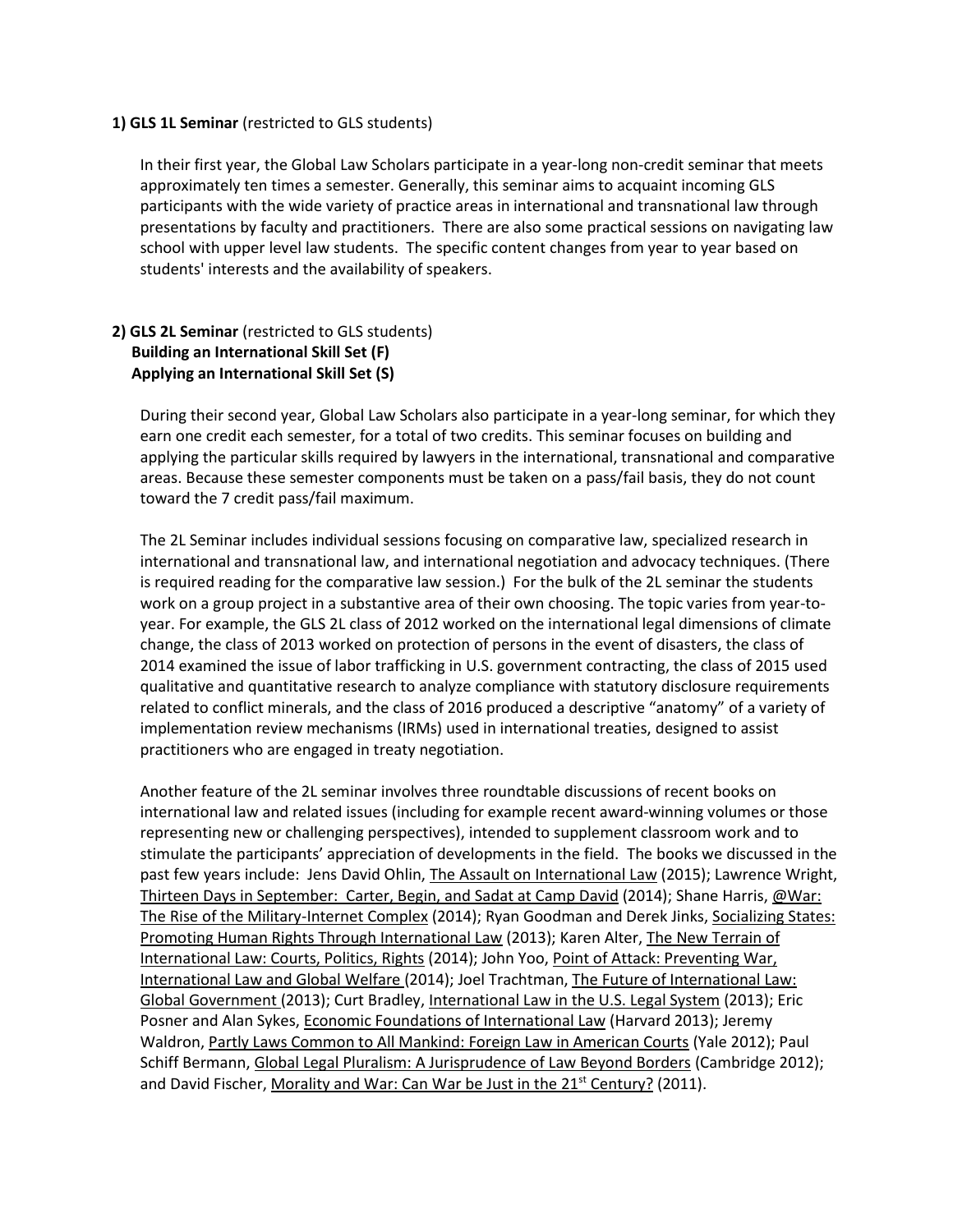### **3) International Law I**

Must be taken as the elective during the Spring Semester of the first year; GLS students are assured admission into this elective.

<span id="page-2-0"></span>**4) International Law II** (international economic law or an approved substitute)

Students are required to fulfill this requirement in the  $2<sup>nd</sup>$  year.

Approved Alternatives for International Law II (when offered):

**International Business Transactions (F/S)**  International Business Transactions and Trade Law International Economic Law **International Economic Law & Policy Colloquium (S)** International Economic Law Practicum **International Finance and Regulation (F) International Trade (S) International Trade Law (F)** International Trade, Development & the Common Good **International Trade Law & Regulation (F)** International Trade Law and Regulation (WTO) International Trade and the World Trade Organization **World Trade Organization: Agreements, Negotiations, and Disputes (S)**

# **5) Global Law Scholar Writing Requirement**

GLS students **must** complete their Upper class Legal Writing Requirement in a seminar dealing with international, transnational or comparative law.

The GLS Writing Requirement (WR) must be met in one of two ways:

- (1) In a seminar that has been specifically designated as meeting the GLS requirement listed here. **This seminar MUST satisfy the Upper class Legal Writing Requirement (WR) for the J.D. Program. (see "Upper class Legal Writing Requirement" in the Juris Doctor Program section of the Georgetown [Law Student Handbook\).](http://www.law.georgetown.edu/campus-services/registrar/handbook/upload/juris_doctor_program.pdf) This means that the seminar MUST have a WR listed as the course requirement in the course schedule.**
- (2) In another WR seminar or supervised research project with the prior written approval of the GLS faculty co-directors to ensure that the chosen paper topic is sufficiently international, transnational or comparative. (see" Supervised Research" in the Juris Doctor Program section of th[e Handbook\)](http://www.law.georgetown.edu/campus-services/registrar/handbook/upload/juris_doctor_program.pdf).

Students who wish to choose this alternative must contact Professors De Rosa or Stewart for approval in advance of registering for the supervised research project. The supervised research topic must be substantially international, transnational or comparative in nature or must focus primarily on a component of foreign law. GLS participants are responsible for ensuring that their work will meet this requirement *before* undertaking their research.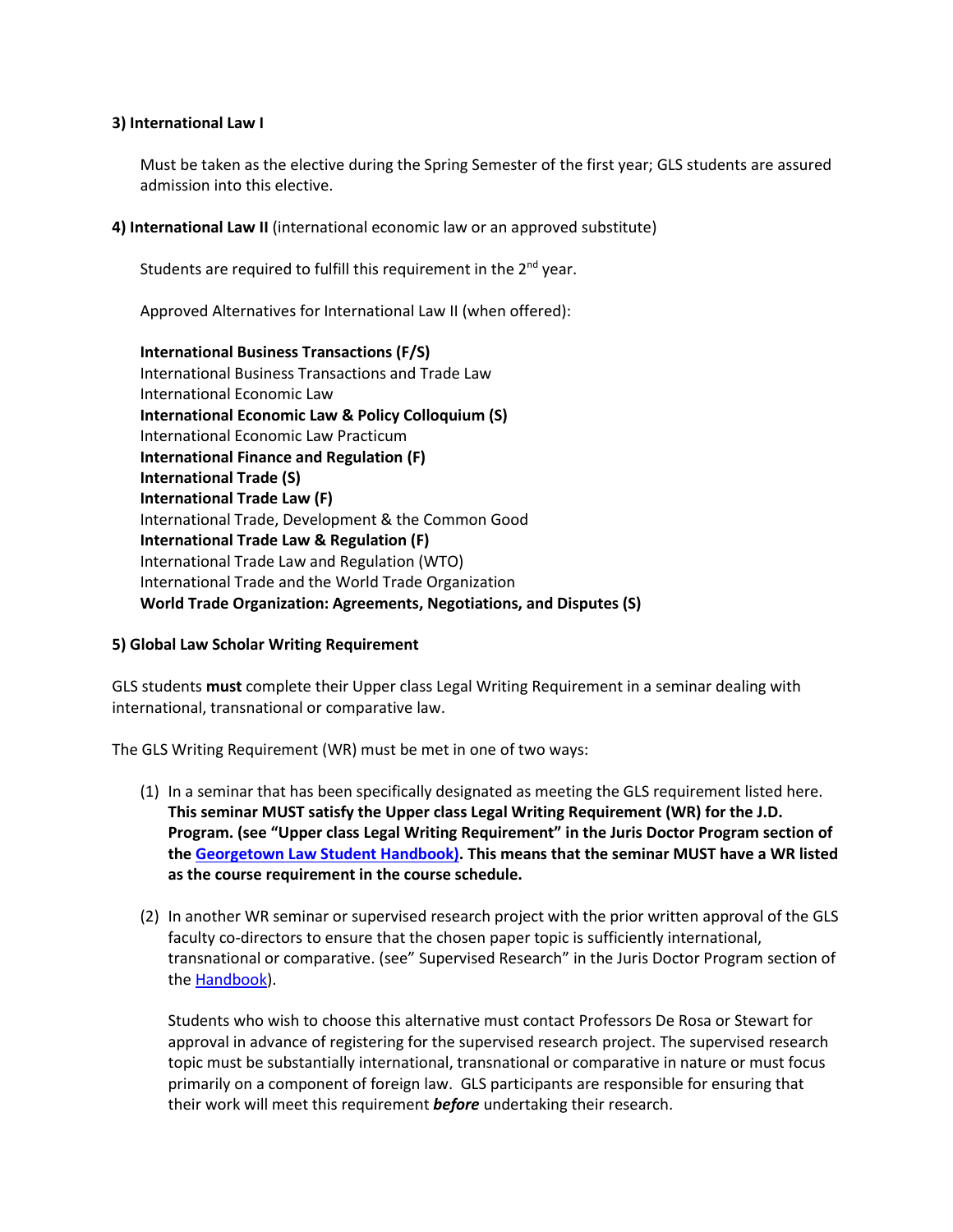# **Illustrative List of Courses in which the Global Law Scholars Writing Requirement can be satisfied:**

- o Asian Law and Policy Studies Seminar
- o **China and International Law (S)**
- o Chinese Law Seminar
- o Comparative Constitutional Law Seminar: The South African Bill of Rights
- o **Current Issues in Transnational (Private International) Law Seminar (F)**
- o **International Law in Domestic Courts Seminar (S)**
- o International Law Seminar: Use of Force and Conflict Resolution
- o International Law Seminar: Water Resources
- o **International Law Seminar: Poverty Reduction and Accountability (S)**
- o International Legal Philosophy Seminar
- o International Migration and Development
- o International Trade Law & Regulation (WTO)
- o **International Trade Law & Regulation (F)**
- o International Trade Seminar: The WTO and Subsidies
- o **Investor-State Dispute Resolution Seminar (S)**
- o Israel/Palestine Conflict: Legal Issues Seminar
- o Latin American Law Seminar
- o Law and Development Seminar
- o **Space Law Seminar (S)**
- o **Use of Force, National Security, and Human Rights Seminar (S)**

# <span id="page-3-0"></span>**(6) Comparative Law Requirement**

A course in Comparative Law or an **approved substitute** must be taken prior to graduation. To satisfy this requirement, a course or seminar must devote at least a third of its curriculum to examination of a non-U.S. legal system. (If a student takes an approved comparative law J.D. writing requirement seminar, the student may satisfy both this requirement and the requirement described in (5), above, with that one course.) (NOTE: this requirement is in addition to the required 2L Seminar session on comparative law.)

# **Illustrative List of Courses Satisfying Comparative Law Requirement**

- o Advanced Antitrust Seminar: A Comparative Look at EU and US Competition Law
- $\circ$  Anti-Corruption Laws and Enforcement Mechanisms: An International Approach
- o China's Financial Markets
- o Chinese Law Seminar
- o Chinese Legal System
- o Comparative Bill of Rights Seminar
- o Comparative Civil Procedure
- o Comparative Constitutional Law
- o Comparative Constitutional Law Seminar
- o Comparative Constitutional Law Seminar: The South African Bill of Rights
- o **Comparative Corporate Governance (W1)**
- o **Comparative Law: Focus on EU and US (S)**
- o Comparative Law: Law and Society in the Middle East Seminar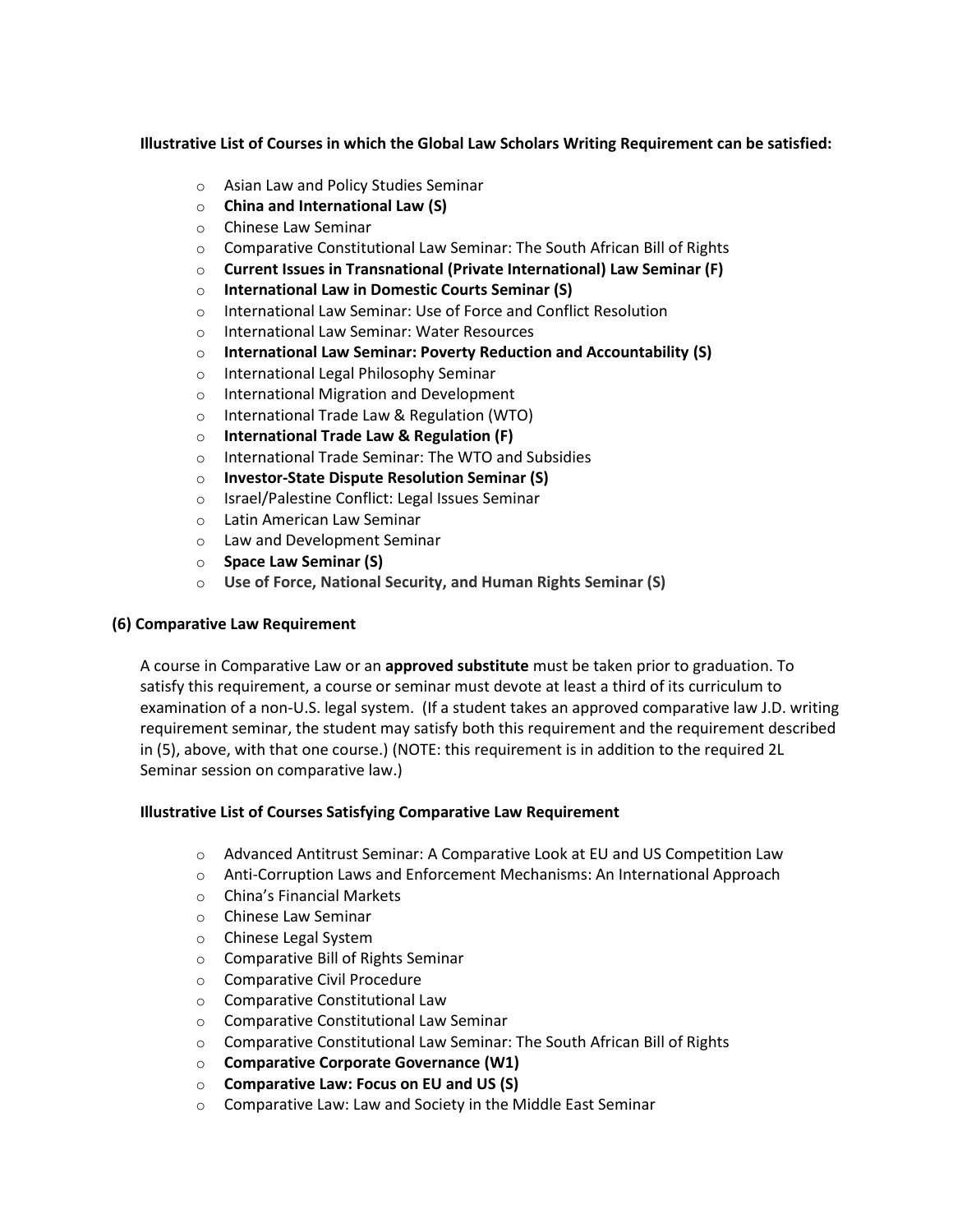- o Comparative Property Law: Focus on U.S. and Europe
- o Comparative Reproductive Technologies and "Reproductive Tourism"
- o Comparative Tax Law
- o Constitutional Rights and Human Rights in Comparative Perspective
- o Constitutional Rights and Their Limitations: Proportionality
- o Contemporary Legal Scholarship Seminar
- o **Cross-Border Transactions in Latin America (F)**
- o **EU Law: Foundations and International Research (F)**
- o **EU Law: Selected Topics in ECJ Jurisprudence (W1)**
- o Global Cybercrime Law
- o **Global Revolutions and Civil Society (F)**
- o **Policy Clinic (Harrison Institute for Public Law) (F/S)**
- o International and Comparative Antitrust Law
- o **International and Comparative Law on Women's Human Rights (F)**
- $\circ$  International Conflicts of Jurisdiction and the Extraterritorial Application of U.S. Law
- o **Global Law of Work** (formerly International Labor and Employment Law) **(F)**
- o **International Litigation in Europe: Key EU Regulations (W1))**
- o International Trafficking in Persons
- o Investment and Trade Laws of the Middle East
- o Roman Law (formerly Introduction to Roman Law)
- o Islamic Finance Law
- o Japan/US Comparative Legal Study (W1)
- o Japanese Civil Procedure
- o Latin American Law Seminar
- o Law and Foreign Investment in China **(F)**
- o Law and Society in Latin America
- o **Legal Spanish: The Traditions, The Culture and Lawyering Tools (S)**
- o **Nationalisms, State & Cultural Identities Seminar(F)**
- $\circ$  Property Law and Gov't Economic Policy: American Indians, the Balkans and the Americas
- o **Research Skills in International and Comparative Law (S)**
- o Rule of Law Promotion in Civil Society in China: Women, the Elderly and the Demographic Consequences of China's One-Child Policy
- o Transnational Law Colloquium

**Note Clinics and Seminars**: Students who wish to satisfy the comparative law requirement by participating writing seminars or in the Harrison Institute for Public Law: Policy Clinic must have a sufficiently comparative focus to their clinic work. Students must discuss the topic of their work with one of the GLS Faculty Directors and receive written approval to count as the comparative law requirement.

# <span id="page-4-0"></span>**(7) Focus Elective**

Students must also enroll in a qualifying course or seminar **(for two or more credits)** that focuses on international or transnational legal problems in a specific context. Students generally elect, but are not required, to take this course in their third year. (This requirement has to be met independently of the requirements set forth above. Thus, for example, a student may *not* **in one course** satisfy the "focus" elective requirement and the J.D writing requirement seminar described in **(5)**, above.)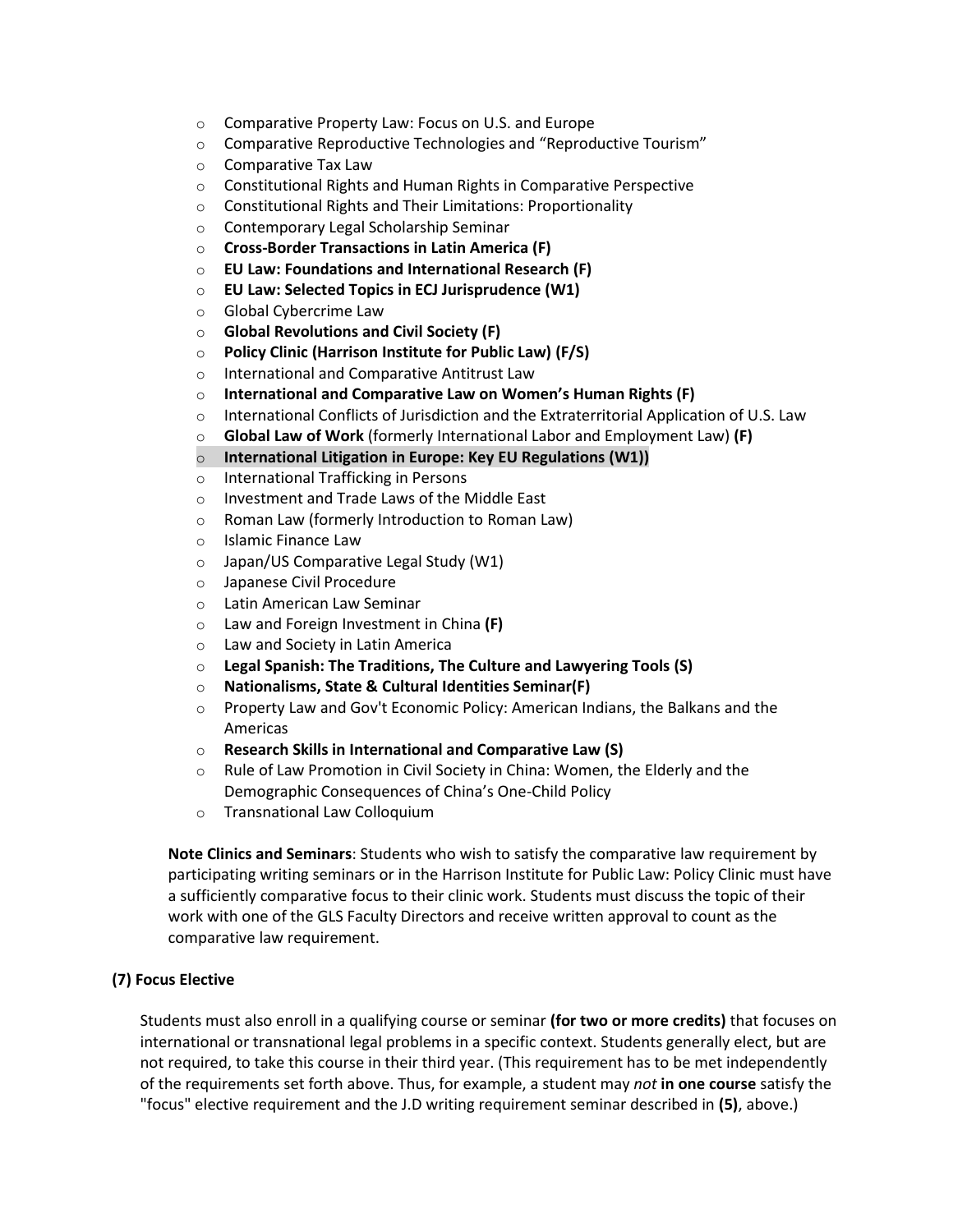Students are strongly encouraged to choose an elective that focuses on an area that they have not already explored in another course.

# **Illustrative Courses Satisfying "Focus" Elective**

- o **Advanced Constitutional Law Seminar: Challenges to Liberal Democracies (F)**
- o **Advanced International Commercial Arbitration (S)**
- o Advanced Issues in International Human Rights Seminar
- o **Advanced Patent Law Seminar (S)**
- $\circ$  Anti-Corruption Laws and Enforcement Mechanisms: An International Approach
- $\circ$  Art and Cultural Property Law Seminar: Indiana Jones and the Elgin Marbles
- o Asia-Pacific Legal Issues
- o Asian Law & Policy Seminar
- o **Aviation Law (F)**
- o **China and International Law (S)**
- o Chinese Legal System
- o Comparative Law: Law and Society in the Middle East Seminar
- o Conflict of Laws: Choice of Law (Private International Law)
- o **Contract Law Seminar: Franchising (SU)**
- o Criminal Practice Seminar: White-Collar Crimes in a Transnational Context
- o **Current Issues in Transnational (Private International) Law Seminar (F)**
- o Cross-Border Commercial Regulation: Aviation and Maritime Law
- o **Cross-Border Transactions in Latin America (F)**
- o **Cyber and National Security: Current Issues Seminar (F)**
- o **EU Law: Foundations and International Research (F)**
- o **Foreign Relations Law (F)**
- o **Gender and U.S. Foreign Policy (S)**
- o **Global Anti-Corruption Seminar (F/S)**
- o Global Commerce and Litigation
- o **Global Health Law (F)**
- o Global Securities Offerings
- o Health, Human Rights and Social Justice
- o **Human Rights and the Inter-American System (S)**
- $\circ$  Human Rights at the Intersection of Trade and Corporate Responsibility
- o Human Rights Fact-Finding (Project-Based Practicum
- o **Human Trafficking and Modern Slavery in the 21st Century: Legal Perspectives (S)**
- o **Immigration Law and Policy (SU/S)**
- o **Intellectual Property in World Trade (S)**
- o International and Comparative Antitrust Law
- o International Bankruptcy
- o International Business Litigation and Federal Practice
- o **International Business Negotiations (F/S)**
- o **International Business Transactions (F/S)**
- o International Civil Litigation and Federal Practice
- o **International Commercial Arbitration (F)**
- o **International Criminal Law (S)**
- o International Courts and Tribunals: Theory and Practice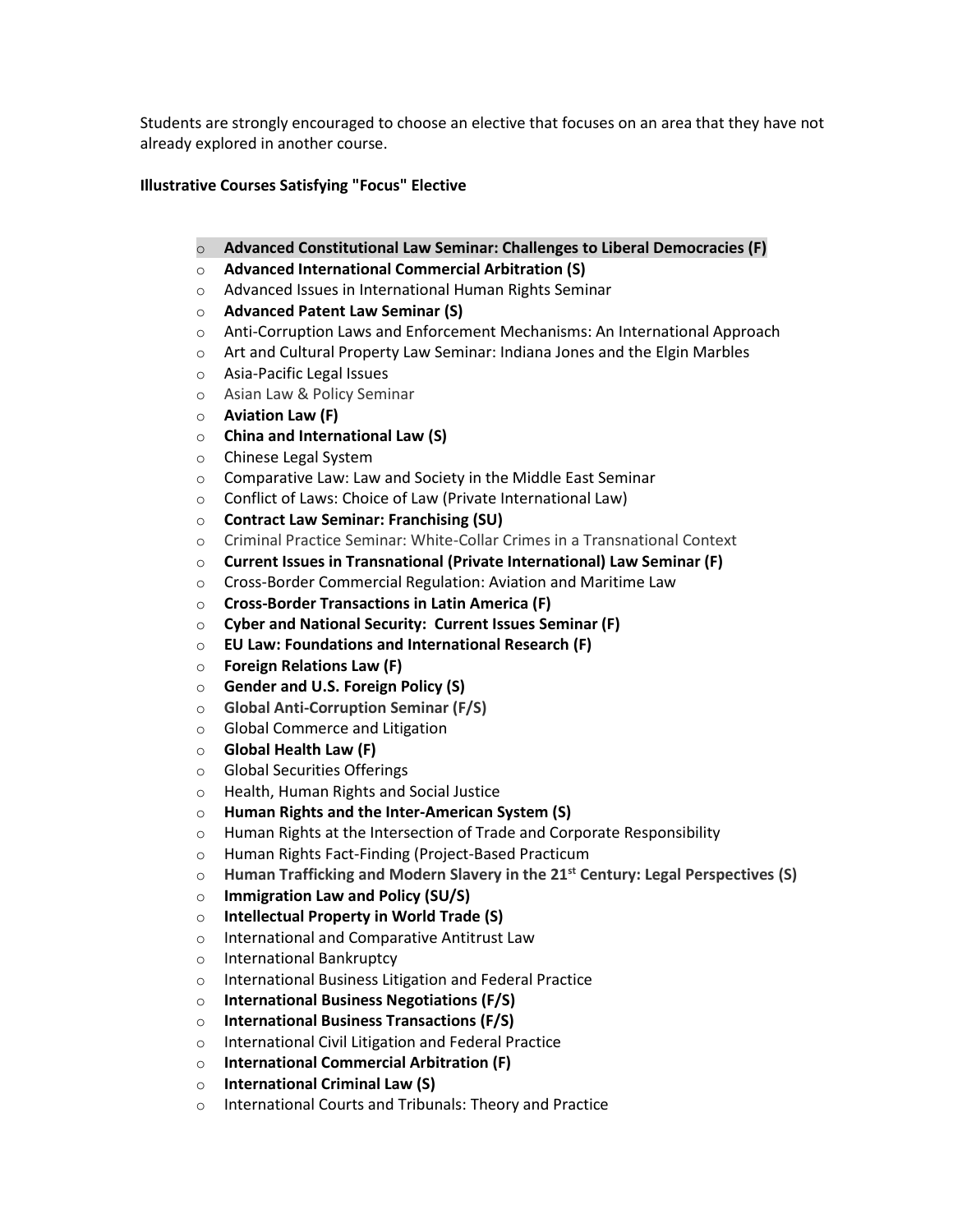- o **International Efforts to Combat Corruption Seminar (S)**
- o International Environmental Law
- o **International Environmental Law and Natural Resources Law (F)**
- o International Finance
- o International Human Rights Colloquium
- o **International Human Rights (S)**
- o **International Human Rights Law (F/S)**
- o International Law and the New Global Political Economy Seminar
- o International Law of Racial Discrimination
- o **Global Law of Work (F)**
- o International Legal Philosophy
- o **International Negotiations (F)**
- o **International Negotiations Seminar (F/S)**
- o **International Project Finance (S)**
- o **International Project Finance and Investment (S)**
- o International Trade and Health
- o **International Trade and Investment Litigation Strategy (S)**
- o International Trade Remedies and the WTO
- o International Trade, Investment, and Sustainable Development: Reconciling Open Markets and Environmental and Social Concerns
- o International Trafficking in Persons
- o **International White Collar Crime (F)**
- o **Issues in Disarmament: Proliferation and Terrorism Seminar (S)**
- o **Justice and Accountability for International Atrocities Crimes: Bridging Theory and Practice Seminar (S)**
- o **Law and Culture of Migration (F)**
- o Law and Development Seminar
- o **Law of War (F)**
- o Law of War Seminar (F)
- o **Advocacy in International Arbitration (S)**
- o Managing National Security
- o **Maritime Law (F)**
- o National Security and the Law of the Sea
- o National Security Crisis Law
- o **National Security Lawyering (S)**
- o **Nuclear Non-Proliferation Law & Policy (F)**
- o Pre-Negotiation Strategies for Cross-Border Transactions
- o **Refugee Law and Policy (F)**
- o Regulation of International Securities Markets
- o Religion and Constitutions in Global Perspective Seminar
- o Religion, State and Multiculturalism Seminar
- o **Resolution of International Financial Crises (S)**
- o Restorative Justice in International Human Rights: A New Paradigm
- o **Rule of Law and the Administration of Justice (F)**
- o **State to State Dispute Resolution (F)**
- o **Tax Treaties (two credit version only) (F/S)**
- o **The Federal Courts and the World Seminar: History, Developments, and Problems (F)**
- o Trade and Integration in the Americas